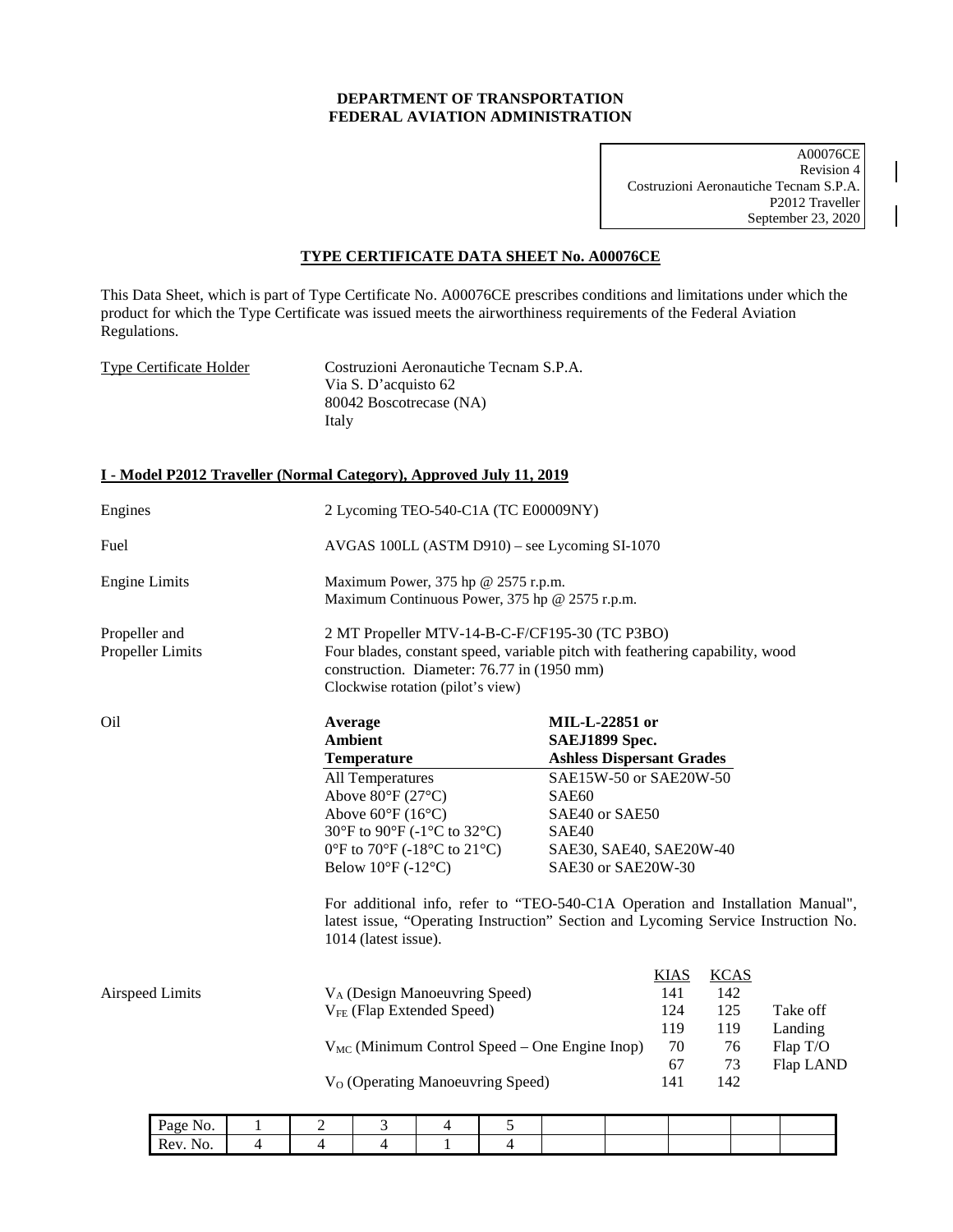|                                   | V <sub>NO</sub> (Maximum Structural Cruising Speed)<br>V <sub>NE</sub> (Never Exceed Speed)                                                                                                                                                                                                                                                     |                                                                                                                                                                                                                                                    |                                      | 175<br>219                           |                                  |  |  |
|-----------------------------------|-------------------------------------------------------------------------------------------------------------------------------------------------------------------------------------------------------------------------------------------------------------------------------------------------------------------------------------------------|----------------------------------------------------------------------------------------------------------------------------------------------------------------------------------------------------------------------------------------------------|--------------------------------------|--------------------------------------|----------------------------------|--|--|
|                                   | For MTOW of 8113 lbs, see NOTE 6<br><u>KIAS</u>                                                                                                                                                                                                                                                                                                 |                                                                                                                                                                                                                                                    |                                      |                                      |                                  |  |  |
|                                   | V <sub>A</sub> (Design Manoeuvring Speed)<br>V <sub>FE</sub> (Flap Extended Speed)                                                                                                                                                                                                                                                              |                                                                                                                                                                                                                                                    |                                      | <b>KCAS</b><br>143<br>127            | Take off                         |  |  |
|                                   |                                                                                                                                                                                                                                                                                                                                                 | $V_{MC}$ (Minimum Control Speed – One Engine Inop)                                                                                                                                                                                                 | 120<br>71<br>68<br>143<br>178<br>226 | 120<br>77<br>74<br>143<br>177<br>222 | Landing<br>Flap T/O<br>Flap LAND |  |  |
|                                   | V <sub>NE</sub> (Never Exceed Speed)                                                                                                                                                                                                                                                                                                            | V <sub>O</sub> (Operating Manoeuvring Speed)<br>V <sub>NO</sub> (Maximum Structural Cruising Speed)                                                                                                                                                |                                      |                                      |                                  |  |  |
| Center of Gravity (C.G.) Range    | Forward limit:<br>14.44 in (0.367 m) (18.0 % MAC) aft of datum up to 6613.9 lbs (3000 kg)<br>17.36 in (0.441 m) (22.0 % MAC) aft of datum at Maximum Take-off Weight<br>(MTOW)<br>17.7 in (0.450 m) (22.5 % MAC) aft of datum at Maximum Take-off Weight<br>(MTOW of 8113 lbs), see NOTE 6.<br>Straight line variation between indicated points |                                                                                                                                                                                                                                                    |                                      |                                      |                                  |  |  |
|                                   | Aft limit:<br>23.86 in (0.606 m) (31.0 % MAC) aft of datum<br>$MAC = 72.4$ in $(1.839$ m)                                                                                                                                                                                                                                                       |                                                                                                                                                                                                                                                    |                                      |                                      |                                  |  |  |
| Empty Weight C.G. Range           | None                                                                                                                                                                                                                                                                                                                                            |                                                                                                                                                                                                                                                    |                                      |                                      |                                  |  |  |
| Datum:                            | Vertical plane tangent to wing leading edge                                                                                                                                                                                                                                                                                                     |                                                                                                                                                                                                                                                    |                                      |                                      |                                  |  |  |
| Leveling Means                    | Seat support tracks (see Aircraft Flight Manual (AFM), Document No. 2012/100,<br>Section 6 for the procedure).                                                                                                                                                                                                                                  |                                                                                                                                                                                                                                                    |                                      |                                      |                                  |  |  |
| Maximum Weights                   | Take-off                                                                                                                                                                                                                                                                                                                                        | 7937 lbs (3600 kg)                                                                                                                                                                                                                                 |                                      |                                      |                                  |  |  |
|                                   | Landing                                                                                                                                                                                                                                                                                                                                         | 8113 lbs (3680 kg), see NOTE 6.<br>7937 lbs (3600 kg)                                                                                                                                                                                              |                                      |                                      |                                  |  |  |
|                                   | 8003 lbs (3630 kg), see NOTE 6.<br>Zero Fuel<br>7673 lbs (3480 kg)                                                                                                                                                                                                                                                                              |                                                                                                                                                                                                                                                    |                                      |                                      |                                  |  |  |
| Minimum Crew                      | 1 pilot                                                                                                                                                                                                                                                                                                                                         |                                                                                                                                                                                                                                                    |                                      |                                      |                                  |  |  |
| Number of Seats                   | Maximum 11 occupants (9 passengers and 2 crew)                                                                                                                                                                                                                                                                                                  |                                                                                                                                                                                                                                                    |                                      |                                      |                                  |  |  |
| Maximum Compartments Weights Nose | 227 lbs (103 kg) at 10.88 ft (3.316 m) forward of datum<br>527 lbs (239 kg) at 11.54 ft (3.518 m) aft of datum<br>Rear                                                                                                                                                                                                                          |                                                                                                                                                                                                                                                    |                                      |                                      |                                  |  |  |
| <b>Fuel Capacity</b>              | Total (2 tanks):<br>198 US gal (750 l) at 33.7 in aft of datum<br>192 US gal (728 l)<br>Useable (total):                                                                                                                                                                                                                                        |                                                                                                                                                                                                                                                    |                                      |                                      |                                  |  |  |
| Oil Capacity                      | Maximum (each engine): 12.0 US qts (11.3 l)<br>Minimum (each engine):<br>4.0 US qts (3.8 l)                                                                                                                                                                                                                                                     |                                                                                                                                                                                                                                                    |                                      |                                      |                                  |  |  |
| Maximum Operating Altitude        | 13000 ft                                                                                                                                                                                                                                                                                                                                        |                                                                                                                                                                                                                                                    |                                      |                                      |                                  |  |  |
| Control Surface Movements (*)     | Ailerons<br>Aileron tab<br>Elevator<br>Elevator trim tab                                                                                                                                                                                                                                                                                        | $20^{\circ} \pm 2^{\circ}$ TEU (**); 15 $^{\circ} \pm 2^{\circ}$ TED (***)<br>$30^\circ \pm 2^\circ$ TEU; $28^\circ \pm 2^\circ$ TED<br>$23^\circ \pm 2^\circ$ TEU; $13^\circ \pm 2^\circ$ TED<br>$-8^{\circ} \pm 2^{\circ}$ TEU;-21° $\pm$ 2° TED |                                      |                                      |                                  |  |  |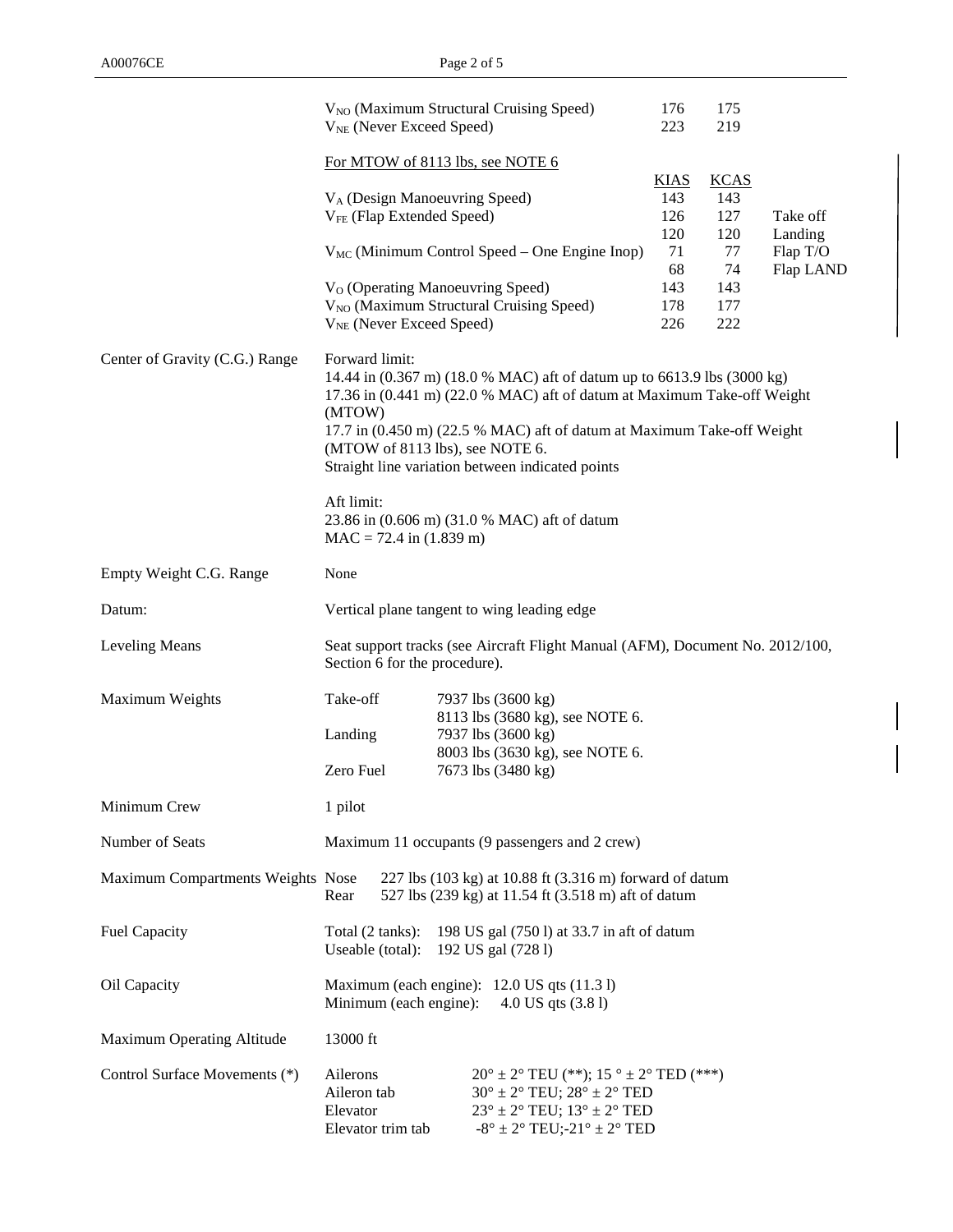|                               | Rudder<br>Rudder trim tab<br>Flaps<br>(*) Nominal Values<br>(**) Trailing Edge Up<br>(***) Trailing Edge Down                                                                                                                                                                                                                                                                                                                                                                                                    | $-6^{\circ}$ ± 4° TEU, -23° ± 4° TED, see NOTE 6.<br>$22^{\circ} \pm 2^{\circ}$ Left / $22^{\circ} \pm 2^{\circ}$ Right<br>$6^{\circ} \pm 2^{\circ}$ Left / $6^{\circ} \pm 2^{\circ}$ Right<br>$0^{\circ}$ (Retracted)<br>$15^{\circ} \pm 2^{\circ}$ (Take-off)<br>$30^{\circ} \pm 2^{\circ}$ (Landing)                              |  |  |  |  |
|-------------------------------|------------------------------------------------------------------------------------------------------------------------------------------------------------------------------------------------------------------------------------------------------------------------------------------------------------------------------------------------------------------------------------------------------------------------------------------------------------------------------------------------------------------|--------------------------------------------------------------------------------------------------------------------------------------------------------------------------------------------------------------------------------------------------------------------------------------------------------------------------------------|--|--|--|--|
| Manufacturer's Serial Numbers | S/N 002/U.S. and subsequent                                                                                                                                                                                                                                                                                                                                                                                                                                                                                      |                                                                                                                                                                                                                                                                                                                                      |  |  |  |  |
| <b>Import Requirements</b>    | A U.S. standard airworthiness certificate may be issued on the basis of an NAA<br>Export Certificate of Airworthiness (Export of C of A) signed by a representative of<br>the Ente Nazionale per l'Aviazione Civile (ENAC) on behalf of the European<br>Community. The Export C of A should contain the following statement "The aircraft<br>covered by this certificate has been examined, tested, and found to comply with U.S.<br>Type Certificate No. A00076CE and to be in a condition for safe operation." |                                                                                                                                                                                                                                                                                                                                      |  |  |  |  |
|                               | Title 14 CFR § 21.183 (c) is the U.S. airworthiness certification basis for an aircraft<br>type certificated under 14 CFR $\S$ 21.29 and imported from the country of<br>manufacture.                                                                                                                                                                                                                                                                                                                            |                                                                                                                                                                                                                                                                                                                                      |  |  |  |  |
|                               | Each P2012 Traveller aircraft should have the following modification installed:<br>MOD2012/016, "Aircraft configuration registered in USA",                                                                                                                                                                                                                                                                                                                                                                      |                                                                                                                                                                                                                                                                                                                                      |  |  |  |  |
|                               | It must be identified with a "Steel identification plate" showing USA S/N (xxx/U.S.)<br>and TCDS references. Tecnam can incorporate these modifications using Tecnam<br>Service Bulletin No. SB 316-CS.                                                                                                                                                                                                                                                                                                          |                                                                                                                                                                                                                                                                                                                                      |  |  |  |  |
| <b>Certification Basis</b>    | Type Certification based on the provisions of 14 CFR § 21.29, including the<br>following requirements:                                                                                                                                                                                                                                                                                                                                                                                                           |                                                                                                                                                                                                                                                                                                                                      |  |  |  |  |
|                               |                                                                                                                                                                                                                                                                                                                                                                                                                                                                                                                  | 1. 14 CFR Part 23 effective February 1, 1965, including Amendments 23-1 through<br>Amendment 23-62, "Airworthiness Standards for Normal Category Airplanes".                                                                                                                                                                         |  |  |  |  |
|                               | commuter category:<br>$\S 783(d) -$ Doors                                                                                                                                                                                                                                                                                                                                                                                                                                                                        | In addition, the following 14 CFR Part 23 regulations at Amendment 23-62 for<br>$§803(a)$ – Emergency evacuation<br>$§807(d)$ – Emergency exits<br>$§811(b)$ – Emergency exit marking<br>$§813(a)$ – Emergency exit access<br>$§853(d)$ – Passenger and crew compartment interiors                                                   |  |  |  |  |
|                               | 2.<br>through Amendment 36-30.                                                                                                                                                                                                                                                                                                                                                                                                                                                                                   | 14 CFR Part 36 effective December 1, 1969, including Amendments 36-1                                                                                                                                                                                                                                                                 |  |  |  |  |
|                               | 3.                                                                                                                                                                                                                                                                                                                                                                                                                                                                                                               | Special Conditions per 14 CFR 21.16 as follows:<br>a) 23-292-SC: Electronic Engine Control System Installation<br>b) 23-293-SC: Installation of Rechargeable Lithium Batteries                                                                                                                                                       |  |  |  |  |
|                               | 4.<br>a)                                                                                                                                                                                                                                                                                                                                                                                                                                                                                                         | Equivalent Level of Safety (ELOS) findings per 14 CFR 21.21(b)(1) as follows:<br>TC00988CE-A-G-9-PSPM: 14 CFR §§ 23.45, 23.51, 23.63, 23.67, 23.73,<br>23.77, 23.161, 23.181, 23.221, 23.251, 23.253, 23.571, 23.785, 23.831,<br>23.1195, 23.1197, 23.1199, 23.1201, 23.1445, 23.1527, 23.1545, and<br>23.1583, Amendment 62 Errors. |  |  |  |  |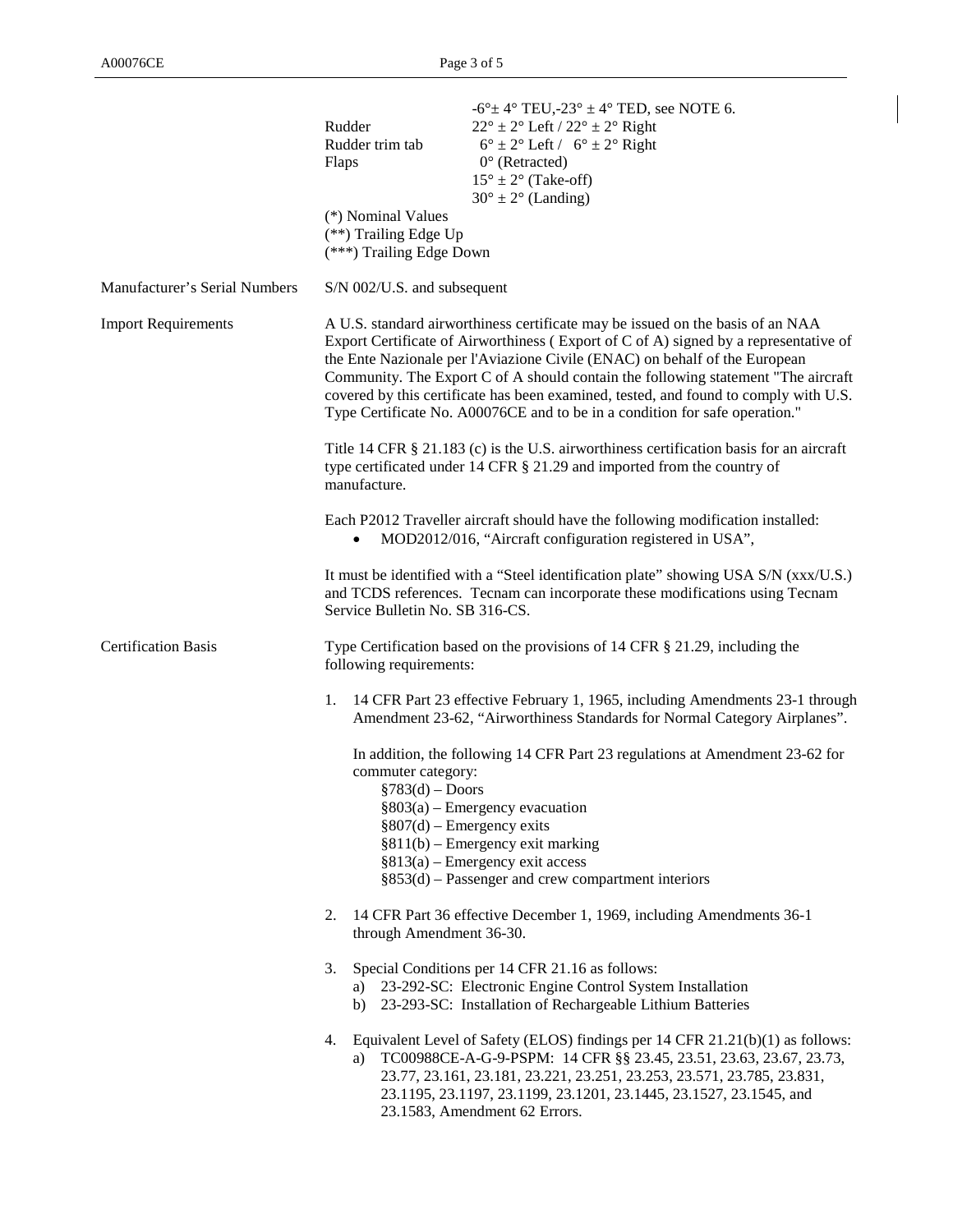|                     | 5. Approved Kinds of Operation:                                                                        | Day and Night, Visual Flight Rules (VFR) and Instrument Flight Rules (IFR).<br>Flight into forecast and known icing conditions is approved in accordance with<br>14 CFR § 23.1419 when properly equipped, see NOTE 5.                                                                                                                                                                                                                                                             |
|---------------------|--------------------------------------------------------------------------------------------------------|-----------------------------------------------------------------------------------------------------------------------------------------------------------------------------------------------------------------------------------------------------------------------------------------------------------------------------------------------------------------------------------------------------------------------------------------------------------------------------------|
|                     | 6.<br>demonstrated.                                                                                    | Not approved for ditching; compliance with the provisions for ditching<br>equipment in accordance with 14 CFR $\S$ 23.1415(a)(b) has not been                                                                                                                                                                                                                                                                                                                                     |
|                     |                                                                                                        | Type Certificate No. A00076CE issued July 11, 2019.<br>Application for FAA type certificate dated February 28, 2018.                                                                                                                                                                                                                                                                                                                                                              |
|                     |                                                                                                        | The European Aviation Safety Agency (EASA) originally type certified this aircraft<br>under its Type Certificate No. EASA.A.637.                                                                                                                                                                                                                                                                                                                                                  |
| Equipment           | $\bullet$                                                                                              | The basic required equipment as prescribed in the applicable airworthiness<br>regulations (see Certification Basis) must be installed in the aircraft for certification.<br>In addition, the following item of equipment is required:<br>AFM, Document No. 2012/100 Ed. 1, Rev. 1, dated June 28, 2019, or later<br>approved revision, for the Model P2012 Traveller.                                                                                                             |
| Service Information | Service bulletins,<br>$\bullet$<br>$\bullet$<br>Vendor manuals,<br>$\bullet$<br>$\bullet$<br>$\bullet$ | Each of the documents listed below must state that it is approved by EASA:<br>Structural repair manuals,<br>Aircraft flight manuals, and<br>Overhaul and maintenance manuals.                                                                                                                                                                                                                                                                                                     |
|                     | $\bullet$                                                                                              | The FAA accepts such documents and considers them FAA-approved for type design<br>data only unless one of the following conditions exists:<br>The documents change the limitations, performance, or procedures of the<br>FAA approved manuals; or<br>The documents make an acoustical or emissions changes to this product's<br>U.S. type certificate as defined in 14 CFR § 21.93.                                                                                               |
|                     |                                                                                                        | The FAA uses the post type validation procedures to approve these documents. The<br>FAA may delegate on case-by-case to EASA to approve on behalf of the FAA for the<br>U.S. type certificate. If this is the case, it will be noted on the document.                                                                                                                                                                                                                             |
|                     | approved revision.<br>$\bullet$                                                                        | Available documents for the Model P2012 Traveller:<br>AFM, Document No. 2012/100 Ed. 1, Rev. 1, dated June 28, 2019, or later<br>Aircraft Maintenance Manual (AMM), Document No. 2012/101 Ed. 1, Rev.<br>1, dated August 13, 2019, or later approved revision.<br>Aircraft Illustrated Parts Catalogue (AIPC), Document No. 2012/103 Issue<br>00, dated May 30, 2019, or later revision.<br>Lycoming TEO-540 series Engine Maintenance Manual.<br>MT Propeller Instruction Manual |
| <b>NOTES</b>        |                                                                                                        |                                                                                                                                                                                                                                                                                                                                                                                                                                                                                   |
| NOTE 1.             |                                                                                                        | A current weight and balance report, including a list of equipment included in the certificated empty<br>weight, and loading instructions when necessary must be provided for each aircraft at the time of<br>original certification. The certificated empty weight and corresponding center of gravity location must                                                                                                                                                             |

include the weight of the unusable fuel and unusable oil: Unusable fuel: 35 lbs at 33.7 in aft of datum Unusable oil: 5.1 lbs at 14.1 in forward of datum